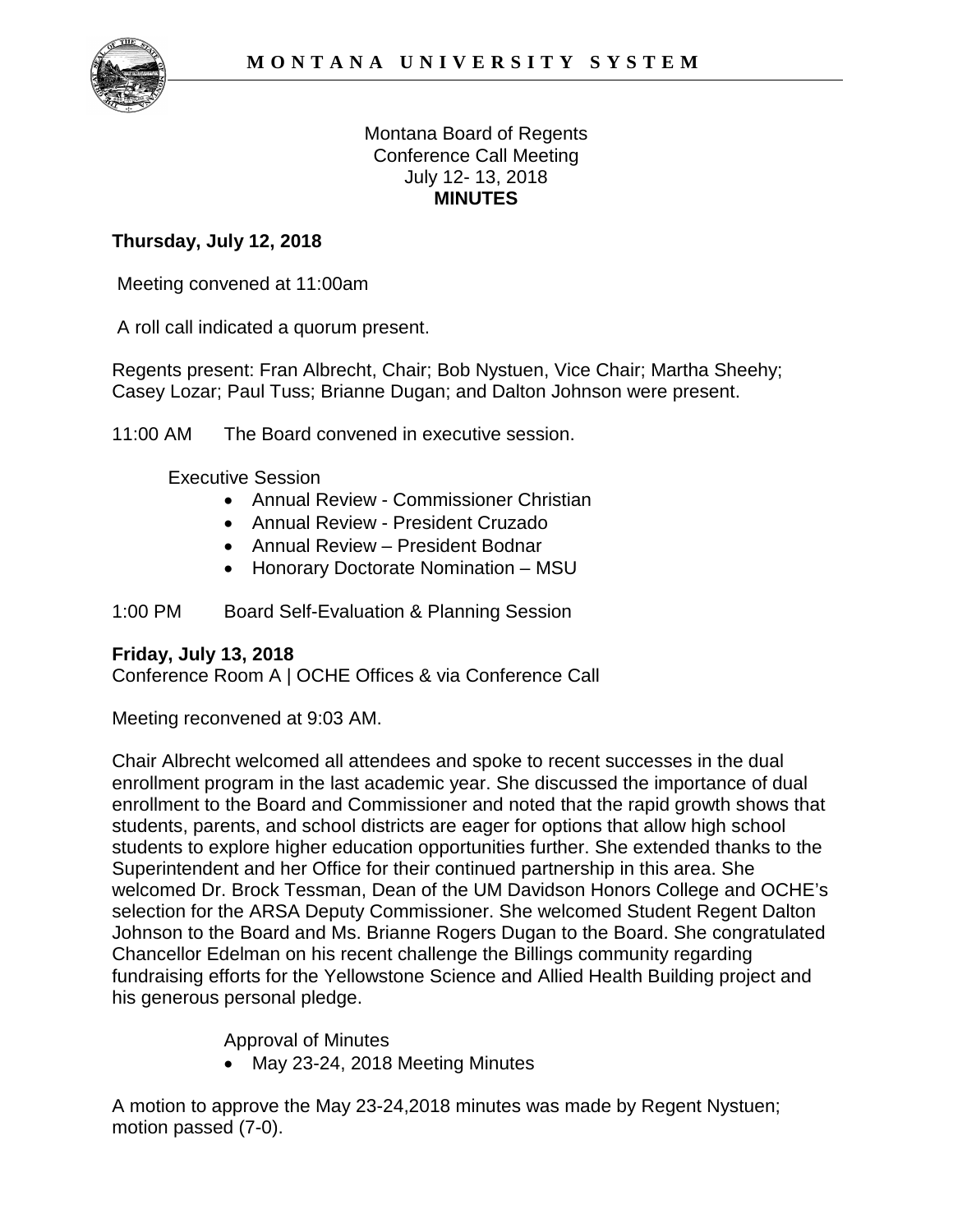

### **INFORMATION**

a. Campus Reports

Chair Albrecht noted the campus reports which detail activities across the system at campuses.

### **CONSENT**

- a. Montana Rural Physician Incentive Program (MRPIP), Applicant Approvals; OCHE *ITEM 180-101-R0718*
- b. Request to Execute a Utility Easement with Montana-Dakota Utilities Co.; Montana Agricultural Station *ITEM 180-2301-R0718 | Attachment #1 | Attachment #2 | Attachment #3*

#### Emeriti Faculty

- c. Hudgins; UM Missoula *ITEM 180-1002-R0718*
- d. Rivey; UM Missoula *ITEM 180-1003-R0718*

#### Staff Items

- e. Staff Item; OCHE *ITEM 180-100-R0718*
- f. Staff Item; MSU Bozeman *ITEM 180-2000-R0718*

Regent Lozar made a motion for approval of consent agenda items a-f. Motion passed  $(7-0)$ .

#### **ACTION**

a. Revision to Policy 940.13- Tuition Waivers; OCHE *ITEM 180-102-R0718 | Attachment #1*

Deputy Commissioner Trevor presented these recommended policy changes that clarify budget and benchmark requirements related to non-resident student discounts. Discussion followed. Regent Sheehy suggested a verbiage change from aggregate to average.

Regent Sheehy made a motion to adopt the policy with amended language; motion passed (7-0).

> b. Revision to 705.1 – Executive Officer Review and Board Stewardship Assessment; OCHE *ITEM 180-103-R0718 | Attachment #1*

Deputy Commissioner McRae presented the proposed policy revision to the Board of Regents for Policies 705.1, 705.2 and 705.4 to amend timelines for discussion of executive officer performance evaluation and board stewardship assessment. Discussion followed. Regent Sheehy suggested adding similar open meeting law language to section I D and II D, for stakeholders in recognition of rights to privacy.

Regent Sheehy made a motion to amend the language in Section I D. and Section II D.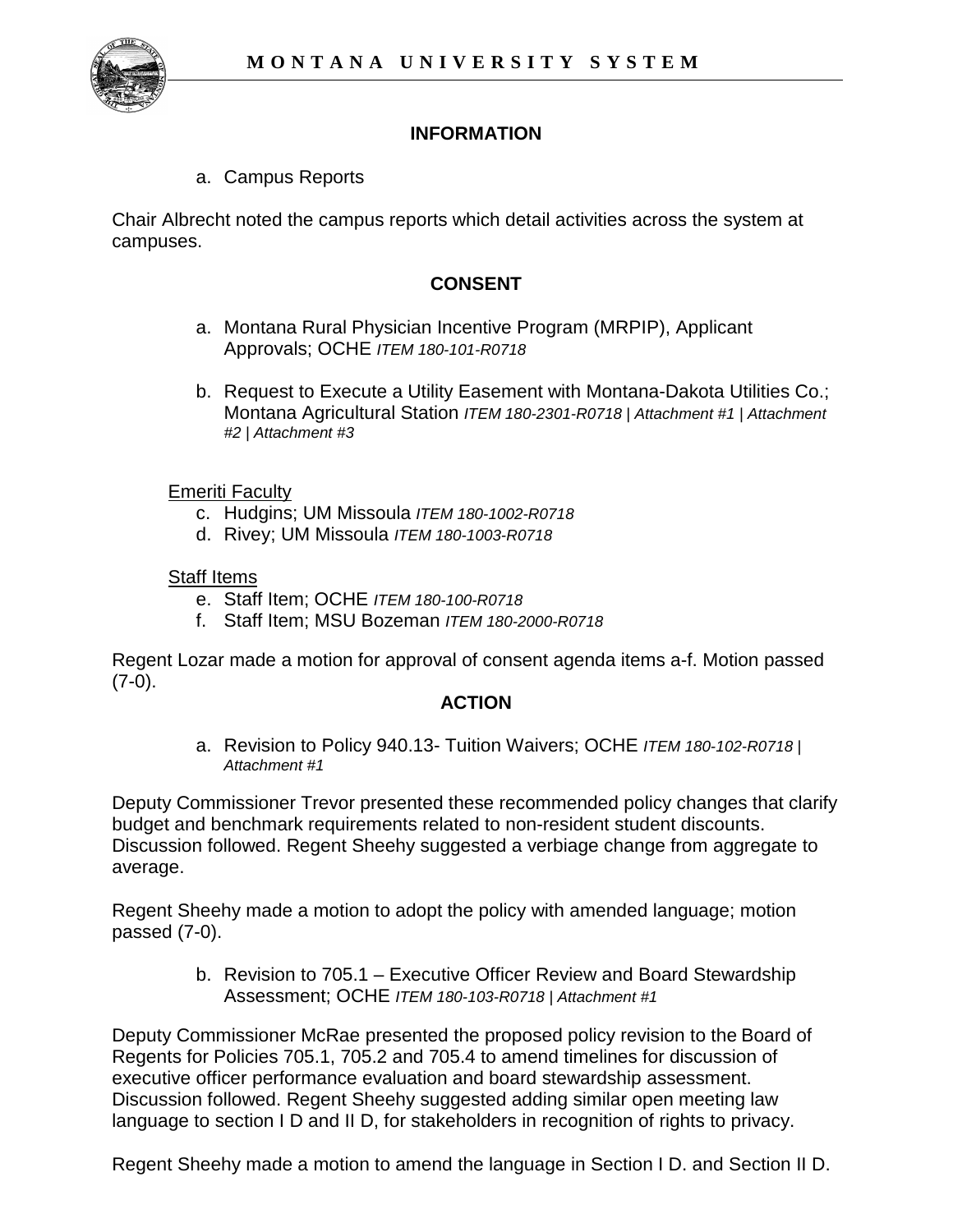

Regent Tuss made a motion to approved action item b. ITEM 180-103-R0718, with amended language. Motion passed (7-0).

> c. Remodel Liberal Arts (Eck Hall) East Classrooms and Restrooms; UM-Missoula *ITEM 180-1001-R0718*

Deputy Commissioner Trevor presented the request before the Board, in accordance with Policy 1003.7, requesting authority for the University of Montana – Missoula to expend up to \$2,300,000 for the Remodel of Liberal Arts (Eck Hall) east classrooms and east restrooms.

Regent Nystuen expressed appreciation to donors for this generous gift for UM. Regent Tuss made a motion to approve action item c. Item 180-1001-R0718. Motion passed (7- 0).

d. Request to Refinance Series J 2005 Bonds; MSU Bozeman *ITEM 180-2001- R0718 | Attachment #1 | Attachment #2 | Attachment #3 | Attachment #4*

Ms. Laura Humberger, Vice President for Financial Services at MSU, presented this request before the Board of Regents of Higher Education to adopt a resolution authorizing Montana State University and the Commissioner of Higher Education to amend its bond indenture and execute other required documents in connection with the refinancing of its Series J 2005 Debt currently outstanding, as provided in this item. Discussion followed.

A motion for approval of action item d. Item 180-2001-R0718 was made by Regent Lozar. Motion passed (6-0), Regent Nystuen abstained from voting.

> e. Authorization to Execute Purchase of Property; Helena College *ITEM 180- 1901-R0718 | Attachment #1 | Attachment #2 | Attachment #3*

Deputy Commissioner Trevor presented this request before the Board noting that in accordance with Policy 1003.6, and the amended Helena College Acquisition Zone authorized by the Board of Regents, Helena College is requesting Board authority to pursue the purchase of a property located within Helena College's approved acquisition zone.

A motion for approval of action item e. was made by Regent Sheehy. Motion passed 7-  $\Omega$ .